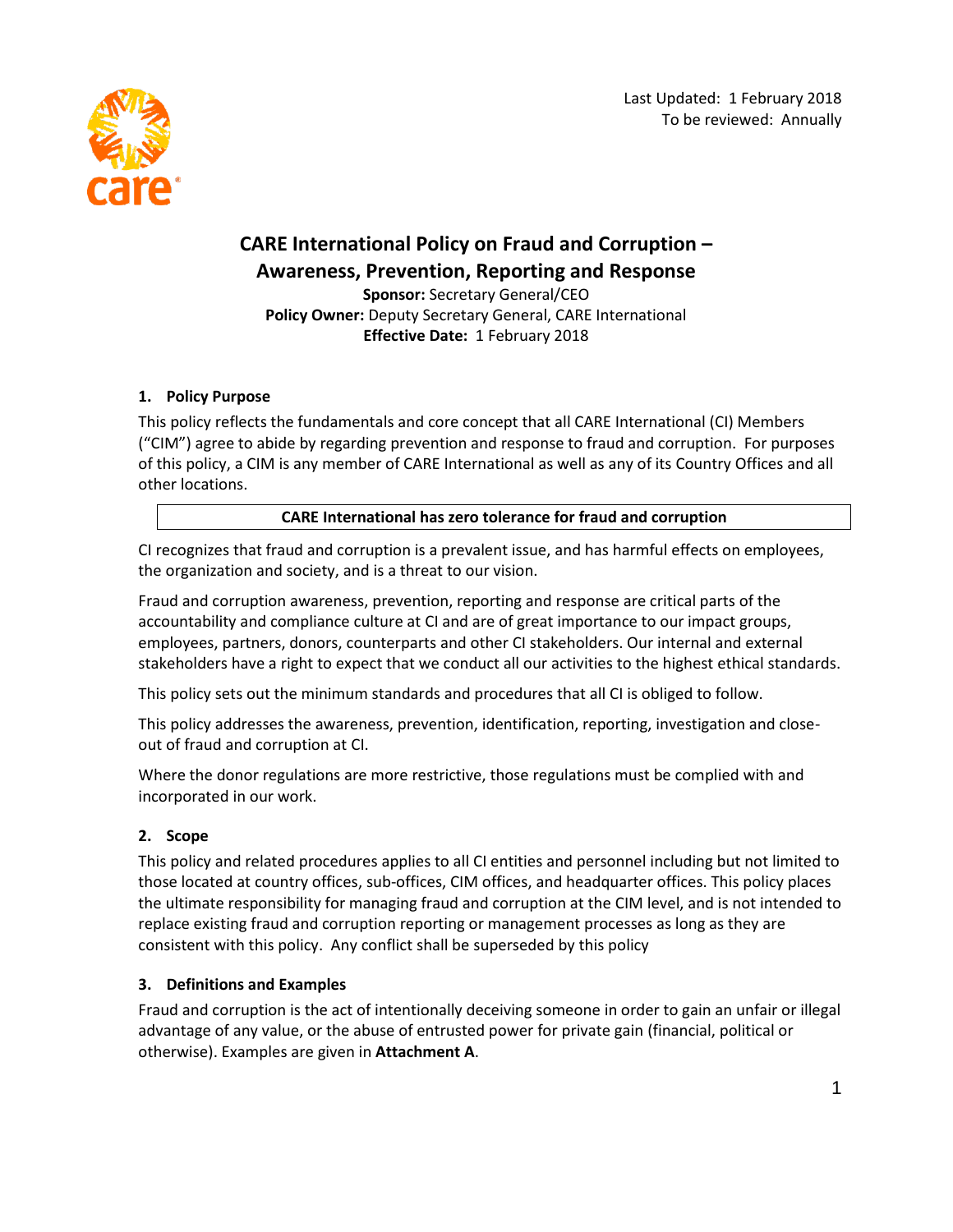## **4. Policy Statement**

CI does not tolerate fraud or corruption by staff or related third parties, including any of CI's agents, consultants, vendors, partners or counterparts. CI staff are required to be watchful for fraud, corruption or any suspicious behavior, and report it to appropriate management. All reported incidents will be appropriately investigated, disclosed to relevant management, governance body and the donor, remediated, and closed out.

#### **5. Policy Details**

**5.1.Fraud and corruption Intolerance and Reporting Obligations**: Any incidence of fraud or corruption or suspicious behavior must be reported to appropriate senior management or/and the whistleblower hotline as set forth in **Attachment B**.

**5.2.Internal escalation process**: All CIMs will have in place an internal escalation process to ensure appropriate management awareness and expeditious handling, resolution and donor notification via CIM contract holder (as applicable) as set forth in this policy.

In consideration of local context and donor requirements, if any, CI requires to the maximum extent possible reporting fraudulent and corrupt behavior to authorities in any given country. Any exception must be justified in writing by the respective Chief Executive, Country Director or Representative.

**5.3.Sufficiency of Investigations**. Fraud and corruption and allegations of fraud and corruption will be appropriately investigated after considering severity, credibility, potential for reputational damage, and applicable donor requirements. Investigations will generally be led by an appropriate business function as set forth within each CIM, with input from appropriate management and external resources as necessary, including, but not limited to, legal counsel, external audit firms, etc. Any relevant costs including investigations, audit, etc. shall be borne consistent with the CI Code.

**5.4.Confidentiality of Reports and Investigations; Non-retaliation.** Any report of alleged or actual fraud and corruption submitted pursuant to this policy must be treated confidentially to the fullest extent practicable. Reports of fraud and corruption or suspected fraud and corruption may be submitted anonymously. Staff will not be retaliated against for good faith reports. Only personnel with a need to know should be advised of a report and any related investigation.

## **6. Procedures**

*Procedure Overview***.** These procedures are designed to ensure appropriate management, reporting, investigation, remediation and close-out of allegations of fraud and corruption, and appropriate reporting, as specifically set forth below.

**6.1.Prevention and Awareness:** Each CIM is responsible for periodically advising and training its staff, sub-grantees and partners of the content of this policy and for monitoring its implementation in activities for which the CIM is the responsible party. Written agreements with external parties should to the maximum extent possible include a written reference to CI's intolerance of fraud and how it should be managed, a form is attached at **Attachment C.**

**6.2.Report by Staff/Partners/Recipients to Management:** Reports from staff, partners, recipients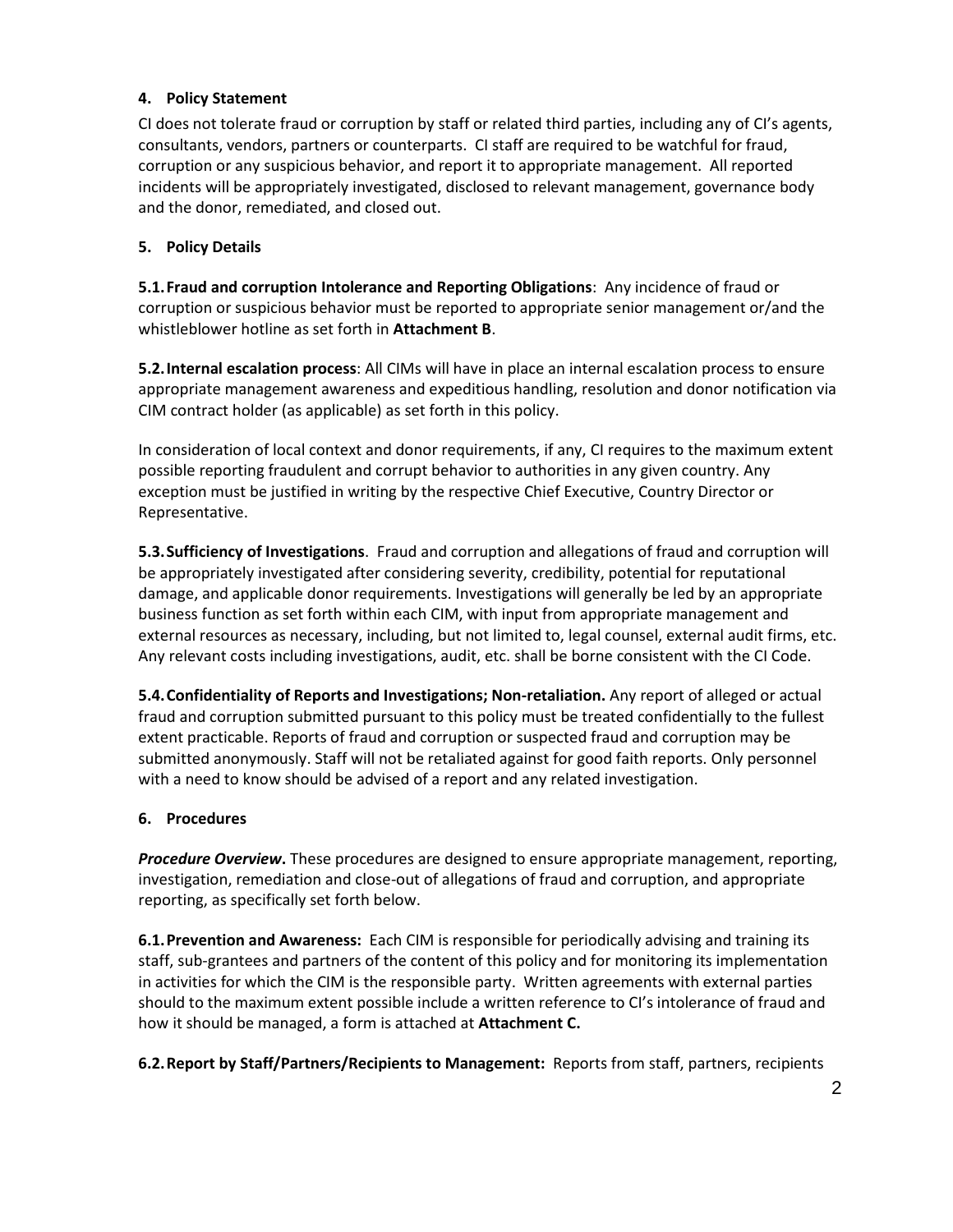or any external parties must be provided immediately (within three business days unless sooner as required by any Individual Project Implementation Agreement ("IPIA") between a CARE Member Partner ("CMP") and Lead Member ("LM")) of suspicion or discovery to appropriate CIM management using its applicable escalation process, as well as any other impacted CIM associated with the relevant funding (as applicable) as set forth in Section 6.4 below. Reports may be received by CI management in any form, but preferably in writing. Reports may also be provided via CI's whistleblower hotline otherwise known as the "CARE Line" as described in **Attachment D**.

**6.3.Internal Reporting within CIM and between CIMs:** Upon awareness of an alleged or suspected fraud and corruption, appropriate management or his/her designate will inform immediately (within three business days unless sooner as required by a relevant IPIA) the appropriate senior management within the CIM using a completed **Initial Investigation of Suspected Fraudulent and Corrupt Act Report** found at **Attachment E.** If applicable, any member of the CARE International confederation providing funding or support to a project implicated by an alleged fraud shall also be immediately notified and shall be an integral part of determining next steps, provided that the specific timing of any specific report shall be consistent with the CIM contract holder and/or its donor. <sup>1</sup> The report will include a determination of the amount of the suspected fraud, and whether the suspected fraud requires donor reporting. Depending on the nature of the allegations, other units may be consulted, including Finance, HR, Security, CARE's global critis communications team, etc., as necessary and applicable. A **Reporting Diagram** and **RACI Chart** are attached at **Attachment D** and **Attachment F**

**6.4.Appropriate Investigation, Report and Follow-Up:** Each CIM will specify steps to investigate alleged fraud and corruption promptly. Alleged fraud or corruption will be investigated and documented commensurate with severity, credibility, potential for reputational damage, and applicable donor requirements. The CIM holding the donor contract should be consulted for guidance on conducting and reporting an investigation. A matter will be considered closed by agreement of all concerned parties when conclusions of an investigation and related remediation activities are satisfactory to each implicated CIM and related donor.

**6.5.Donor Reporting:** The CIM that is the Donor contract holder (also known as the CARE Member Partner in the CI Code) is responsible for any donor reporting of fraud and corruption and overall assessment of donor implications, but may delegate donor engagement to another office or appropriate party. CARE will cooperate with any requests from a donor relating to an ongoing investigation, as applicable.

## **7. Responsibilities - Reference the Anti-Fraud and Anti-corruption RACI Chart:**

#### **7.1 All Staff, Partners, Recipients, Agents, Consultants and Vendors**

l

- Act according to the acceptable legal and ethical standards and expectations
- Be watchful for fraud and corruption at CI or any related third parties including agents consultants, vendors, and partners

<sup>1</sup> Please refer to the relevant CI entity for clarity on donor expectations regarding reporting templates and timeframe if any. <e.g. Fraud, corruption and diversion: Any credible suspicion of or actual fraud, bribery, corruption or any other financial irregularity or impropriety should be reported to DFID within 24 hours of it being identified via email, and then narrative report.>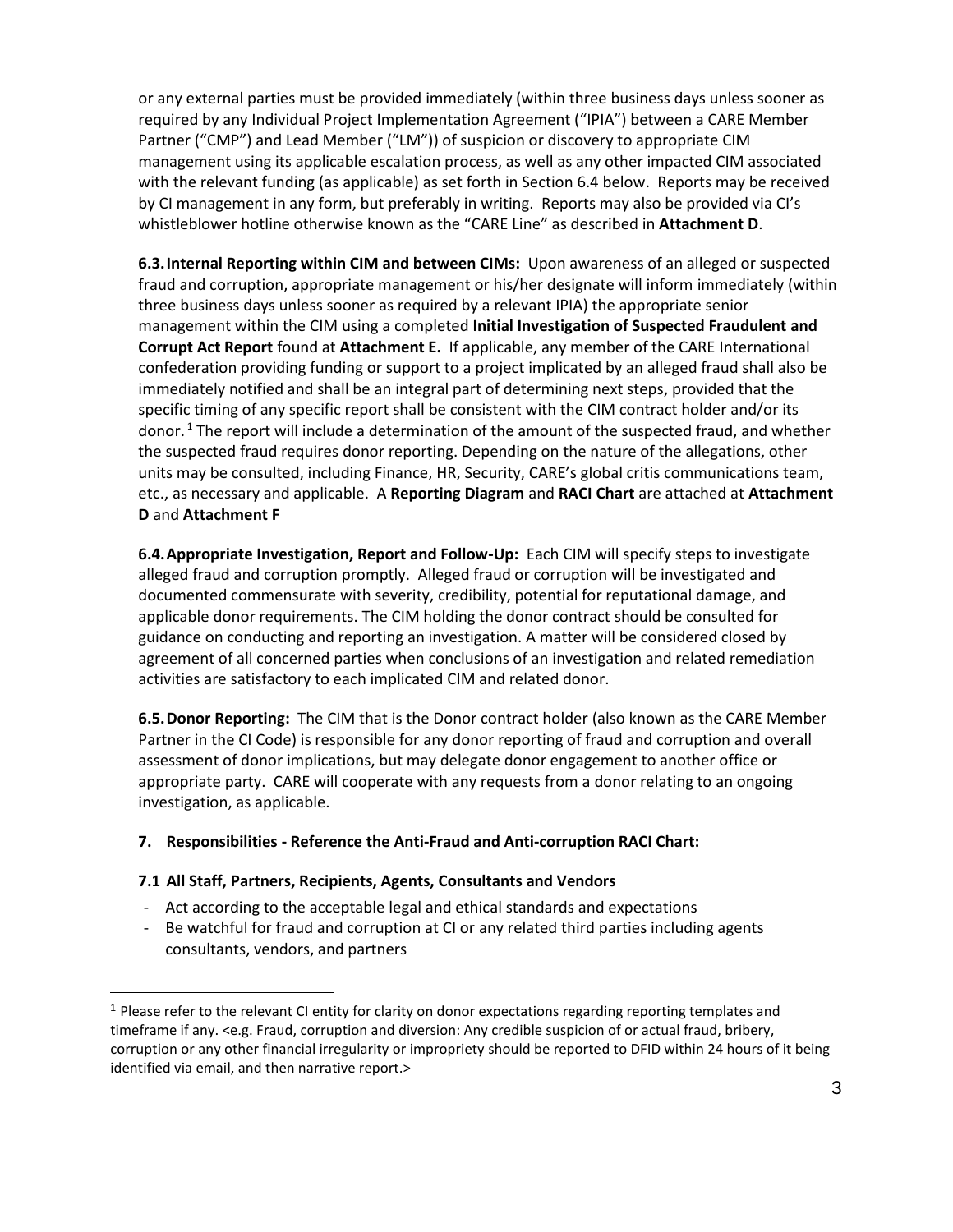- Report to appropriate senior management or the whistleblower hotline
- Cooperate with any investigation into allegations of fraud or misconduct

## **7.2. CI Management<sup>2</sup>**

- Maintain an adequate control environment, performs regular risk assessments, implements appropriate procedures and internal control activities, ensure sufficient information communication and monitoring of the whole control system is in place
- Maintain policies and procedures to detect fraud and corruption
- Require staff to report suspicions, allegations or known fraud and corruption
- Report all instances of fraud and corruption
- Appropriately investigate or establish an appropriate person or team to investigate allegations of fraud and corruption
- Depending on context, develop guidelines to ensure clarity of roles and responsibilities
- Coordinate with the funding CIM(s), as applicable
- Ensure implementation of any required or recommended remediation activity
- Activate the CARE global crisis communications team if risk to reputation or of external exposure
- Implement appropriate sanctions against staff who committed fraud and corruption
- Communicate appropriately on the sanctions taken in case of fraud and corruption
- Sensitize staff and partners about the fraud and corruption risk in the local environment regularly, act transparent and encourage open discussion on challenges
- Make the policy and whistleblower hotline available for all staff including partner staff

Subject to the confidentiality requirements set forth in Section 5.3, the personnel designated above may delegate their responsibilities to a qualified individual. However, the ultimate accountability for specific responsibilities set forth in this policy remains with the original designee.

## **8. Governance and Accountability**

The CARE international Secretariat will coordinate oversight of this policy in collaboration with CARE Members, and review and update according to the timeframe specified in the policy. The CI Secretariat will monitor and report against this policy utilizing standardized data with appropriate levels of confidentiality for global accountability. Any external reporting shall require the prior agreement of the CI Communications Working Group.

## **9. References**

l

**Attachment A**: Examples of Fraud and Corruption

**Attachment B:** Description of Anti-Fraud and Corruption Reporting Hotline ("CARE Line")

**Attachment C**: Suggested Language for Contracts with External Parties

**Attachment D**: Initial Investigation of Suspected Fraudulent Act Report

**Attachment E**: Anti-Fraud and Corruption Reporting Diagram

**Attachment F**: Anti-Fraud and Anti-Corruption RACI Chart

<sup>2</sup> Management in general in all CARE entities and levels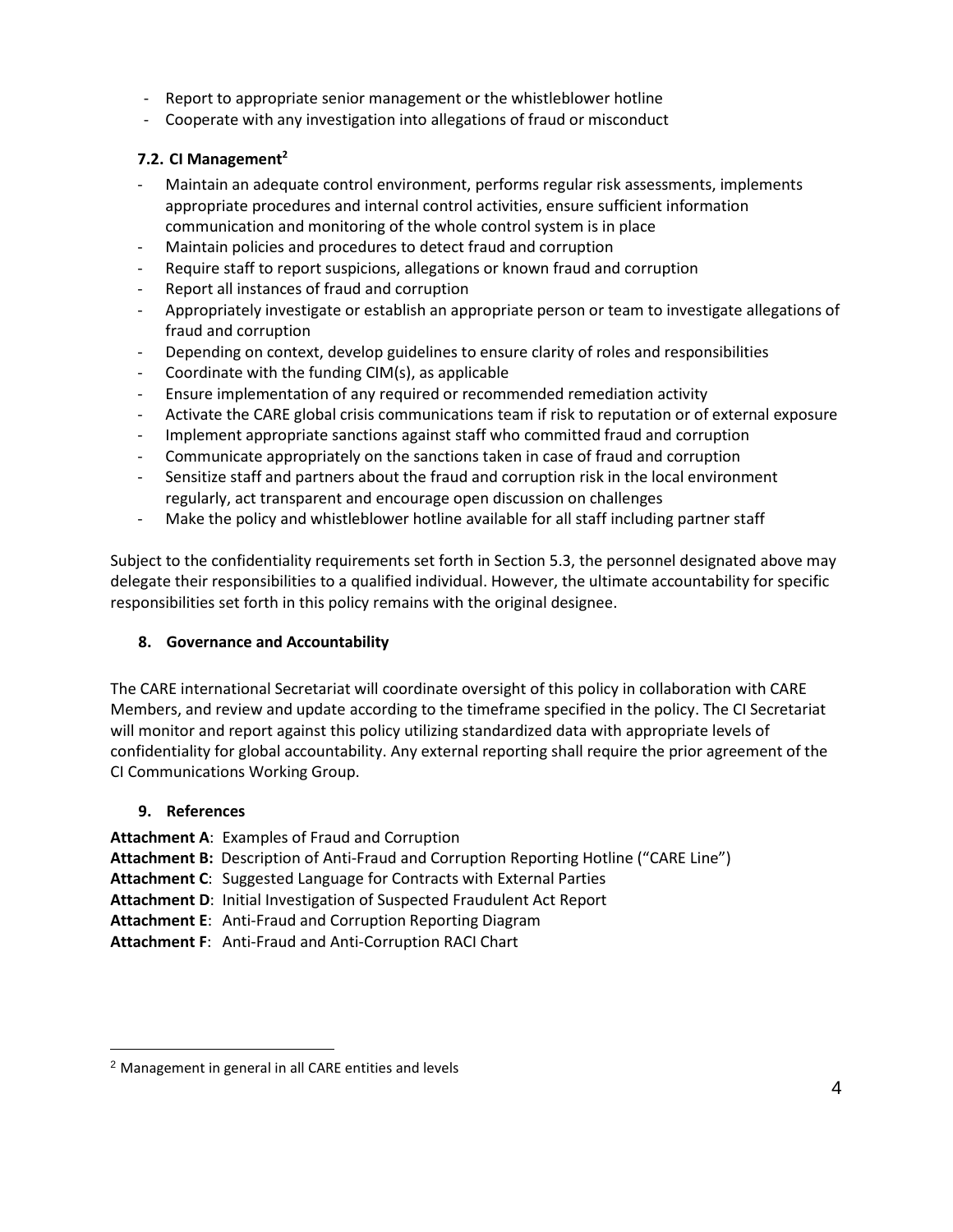

#### **Attachment A**

#### **Examples of Fraud and Corruption**

- Intentional concealment, omission, falsification or perversion of truth
- Inducing another to part with some valuable item or surrender a legal right
- Nepotism
- Bribery, kickbacks and/or gratuities
- Collusive behavior with vendors
- Keeping false records,
- False claims (e.g. requesting payment for goods, services or activities not actually performed)
- Embezzlement, and theft
- Receiving or providing financial and non-financial favors with the intent of facilitating activities that the person may not normally receive
- Conflict of interest

Falsification, misappropriation, and other fiscal irregularities refer to, but are not limited to:

- Any dishonest or fraudulent act
- Forgery or alteration of any document or account (including, but not limited to timesheets, payroll, accounts, travel and expense reports, procurement documents or inventory/asset registers)
- Forgery or alteration of a cheque, bank draft, or any other financial documents
- Misappropriation of funds, commodities, securities, supplies, equipment, or other assets
- Impropriety in the handling or reporting of money, financial transactions, or bidding procedures
- Accepting or seeking anything of material value from suppliers or persons providing services/materials as provided by applicable policies on gifts
- Destruction or misappropriation of records, furniture, fixtures, or equipment
- Diversion, alteration, or mismanagement of documents or information, and/or any similar or related irregularity
- Any malicious use of internet and IT documents or messages
- Cybercrime and/or identity theft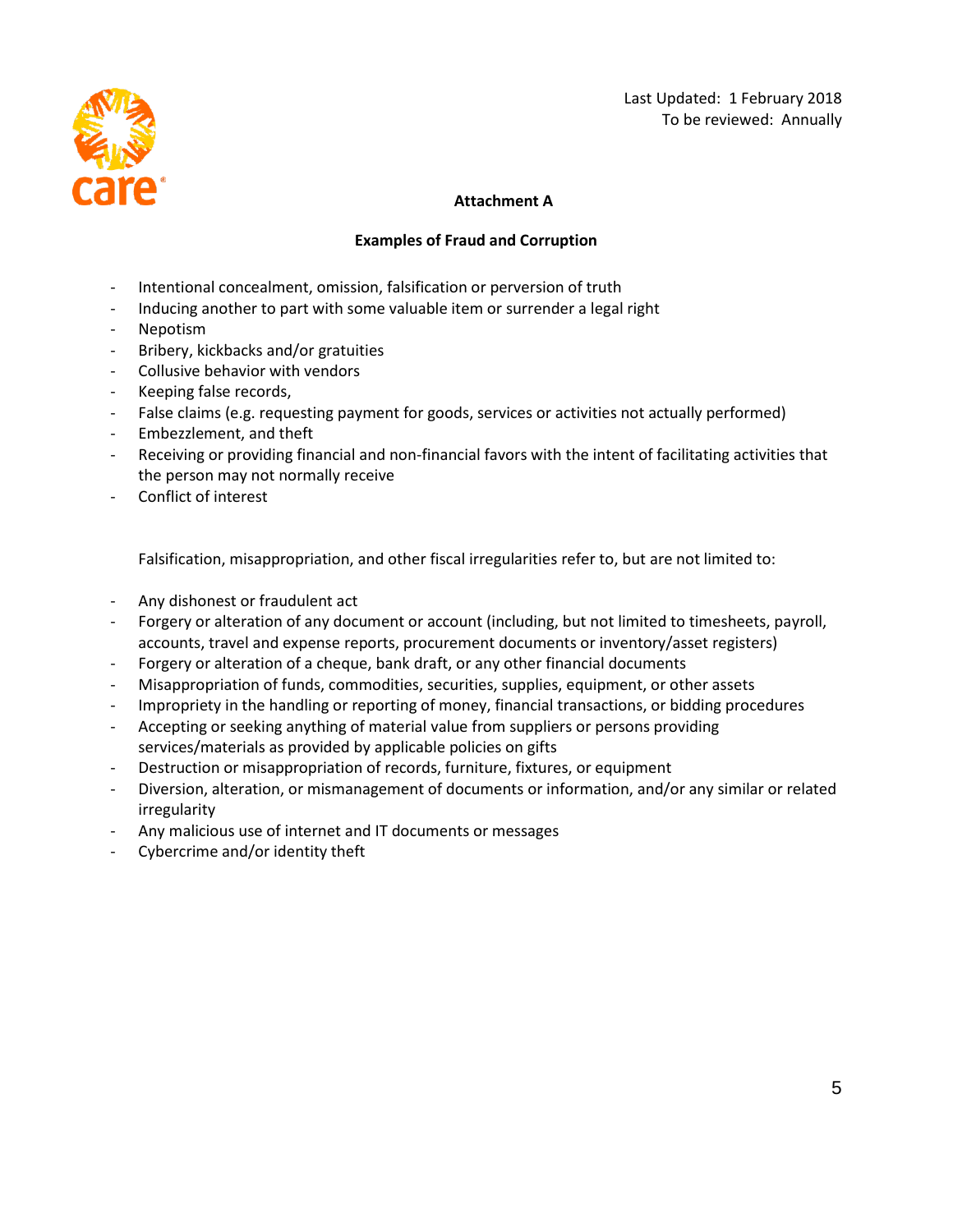

#### **Attachment B**

#### **CARE International Whistleblower Hotline or "CARE Line"**

CARE is committed to preventing, detecting and correcting fraud, misappropriations, discrimination, sexual harassment, exploitation and abuse, support of terrorism, and other wrongful conduct.

We want to know if you suspect, or have observed or experienced, wrongful conduct. The earlier we find out that something is going wrong in our organisation the sooner we can do something about it. We encourage you to share any concern that you may have.

Any CARE employee or volunteer, partner, vendor, programme participant, or other outside party, may use this service to report wrongful conduct.

All reports of wrongful conduct will be taken seriously, and an investigation will be conducted.

Reports may be submitted anonymously, and will be kept confidential to the greatest extent possible consistent with the need to conduct an adequate investigation.

We will treat disclosures of wrongful conduct seriously and protect those who raise concerns in good faith. No employee will suffer harassment or retaliation.

On this site you may report a concern online or by phone. You may also follow up on a report.

To make a report on the hotline, you may:

- G[o](http://www.care.ethicspoint.com/) to [http://www.care.ethicspoint.com](http://www.care.ethicspoint.com/), click on "Make a Report", and follow the instructions.
- Call the hotline using a country-specific telephone access number that may be found a[t](http://www.care.ethicspoint.com/) [http://www.care.ethicspoint.com.](http://www.care.ethicspoint.com/) An operator is available for over 100 languages.

If you have any questions, please email [legal@care.org](https://secure.ethicspoint.eu/domain/en/link.asp?link=mailto:legal@care.org)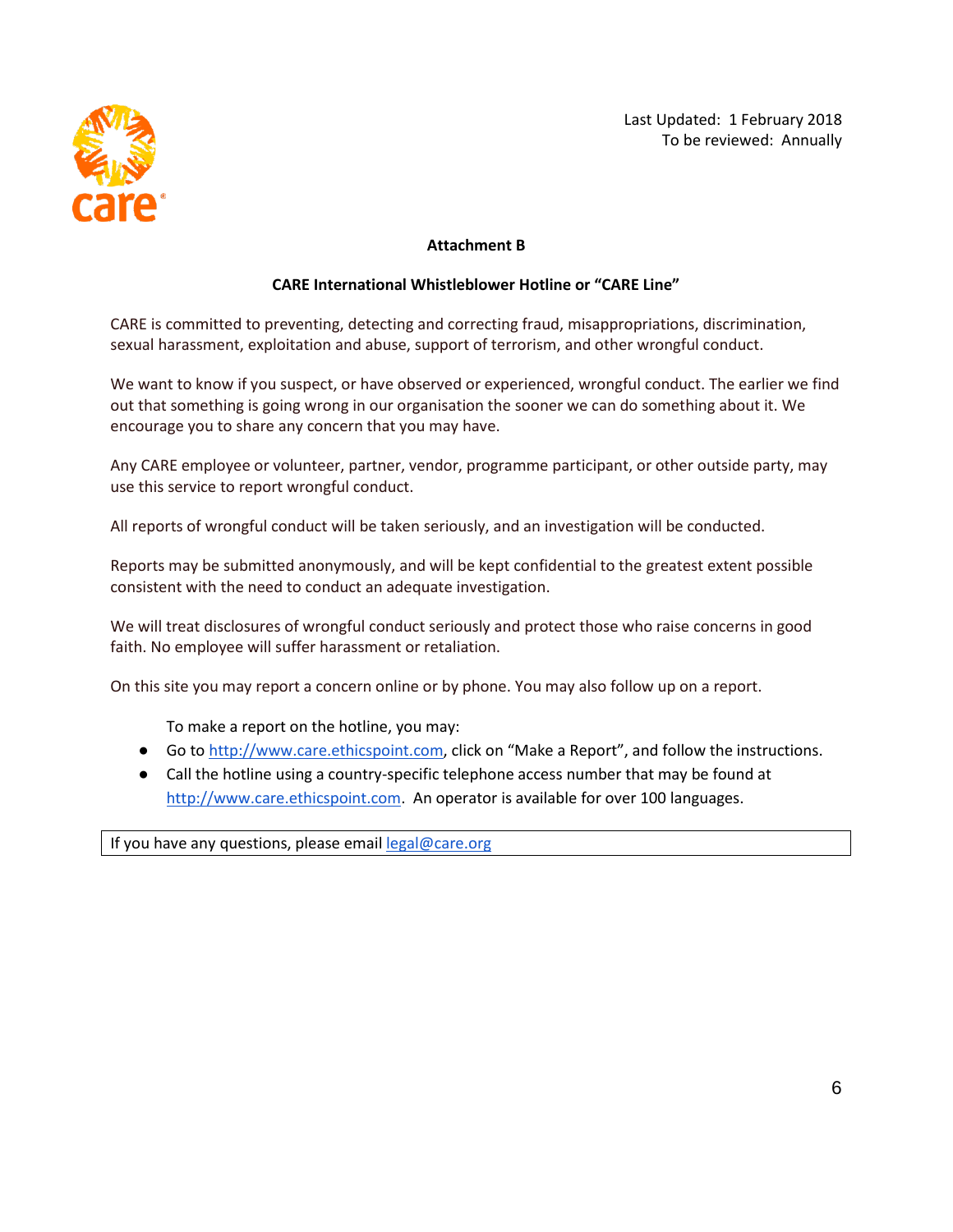

#### **Attachment C**

#### **Suggested Language for Agreements with External Parties**

Fraud and Corruption. CI does not tolerate fraud and corruption, and we expect the same from everyone with whom we work. [Insert outside party defined term] shall maintain and comply with written codes of conduct and policies and procedures that protect against any form of fraud and corruption, bribery, kickbacks, conflicts of interest, and others. Upon request, [insert outside party defined term] shall share with CI its applicable codes of conduct, policies and procedures. [Insert outside party defined term] shall inform CI immediately (within twenty-four hours) and in writing of any instance of actual or suspected fraud or corruption related to its work hereunder and shall respond promptly to and fully cooperate with any investigation CI or any donor, in their discretion, may require. [Insert outside party defined term] shall make all staff aware of and encourage reporting of any suspected or actual fraudulent or corrupt behavior to CI's global whistleblower hotline located at [http://www.care.ethicspoint.com,](http://www.care.ethicspoint.com/) which enables confidential internet reporting of fraud by clicking on the "Make a Report" tab, and provides country-specific telephone access to report fraud with translations available in over 100 languages. [Insert outside party defined term] shall be financially responsible for any losses due to fraud, and shall promptly refund such amounts to CI.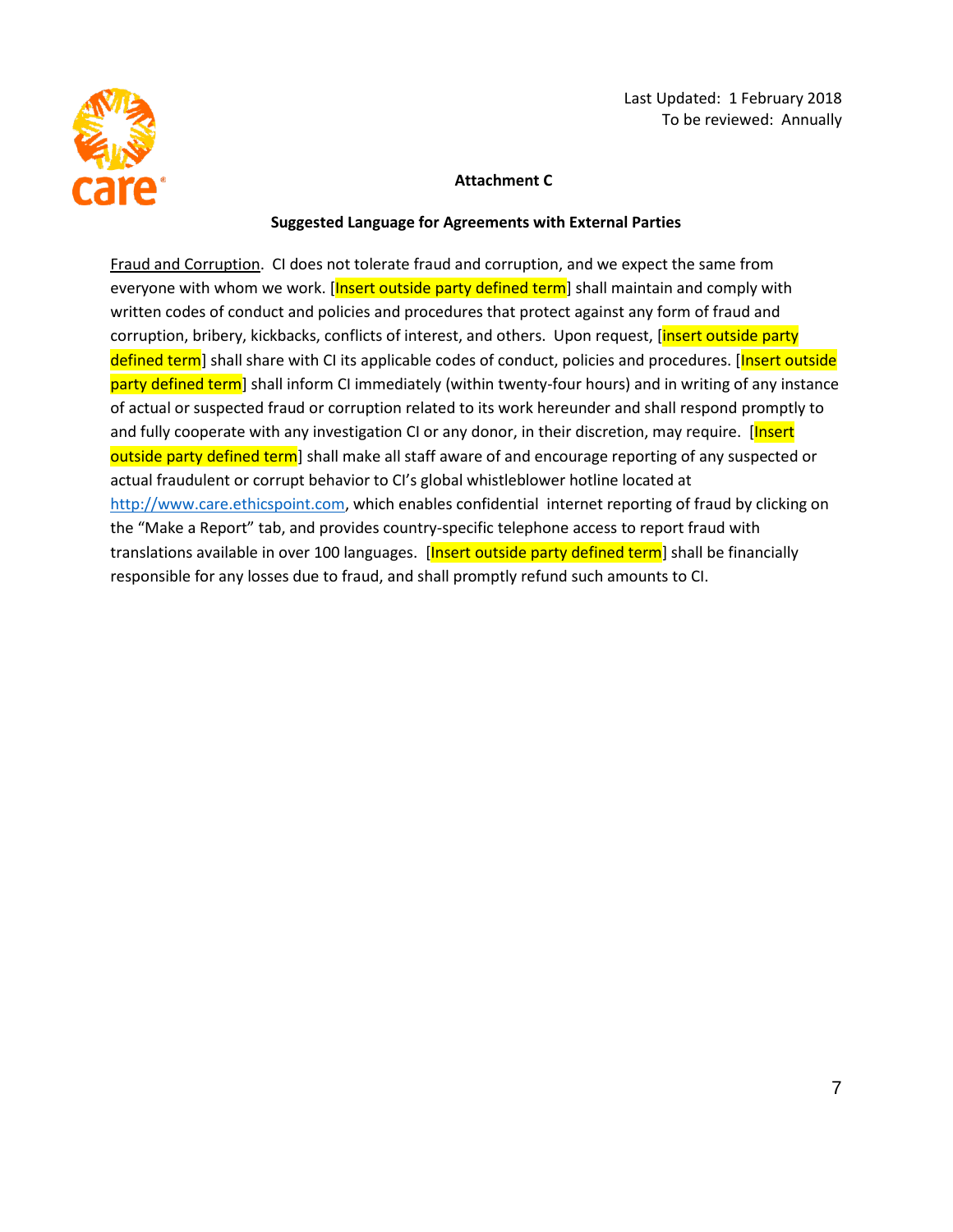

#### **Attachment D**

#### **Initial Investigation of Suspected Fraudulent Report**

Pursuant to CI's Policy on Fraud and Corruption Prevention, Awareness, Reporting and Response, each CI office or entity receiving an allegation of fraud or corruption must complete and submit this report immediately (within three business days unless sooner as required by a relevant IPIA). This form should be submitted in all cases regardless of donor, amount, or materiality, and should be submitted prior to a full investigation. The CARE Manager or his/her delegate should transmit this document electronically to the appropriate senior management. **One or two sentence responses to each item below are sufficient for purposes of this initial report**.

| 4) |                                                                                                                                                                                       |  |
|----|---------------------------------------------------------------------------------------------------------------------------------------------------------------------------------------|--|
|    | 5) Date reported to funding CARE International Member Partner (if applicable): 1992                                                                                                   |  |
| 6) |                                                                                                                                                                                       |  |
|    |                                                                                                                                                                                       |  |
| 8) | Initial internal control weaknesses or systems failures identified:<br>Sensing the state of the state of the state of the state of the state of the state of the state of the state o |  |
| 9) |                                                                                                                                                                                       |  |
|    | 10) Potential for additional related fraud or corruption losses: [11] [12] Potential for additional related fraud                                                                     |  |
|    | 11) Initial determination of fraud/corrupted amount: ___________________________                                                                                                      |  |
|    | 12) Initial determination if donor reporting is required: ________________                                                                                                            |  |
|    | [Attach additional pages or attachments if necessary]                                                                                                                                 |  |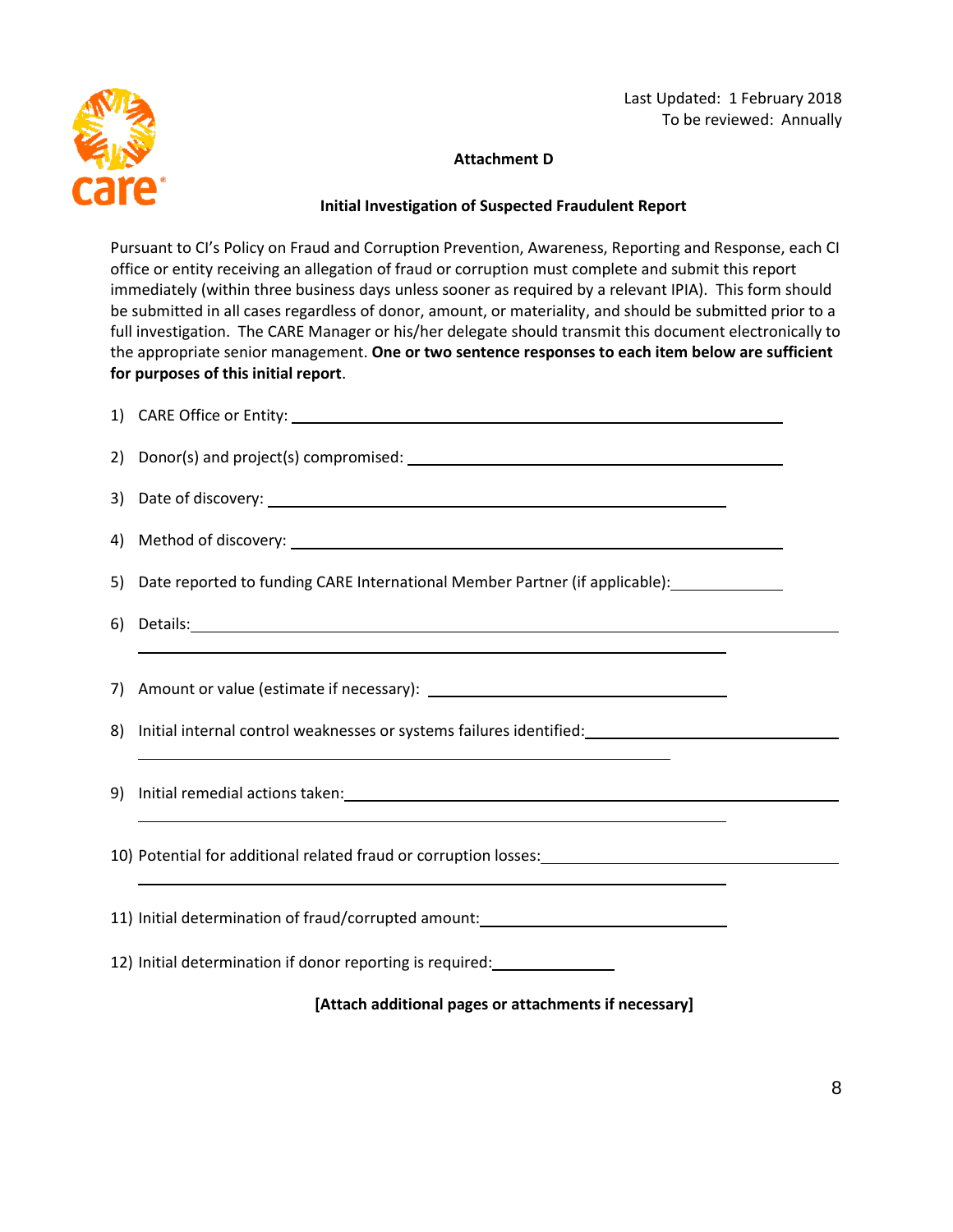

#### **Attachment E**



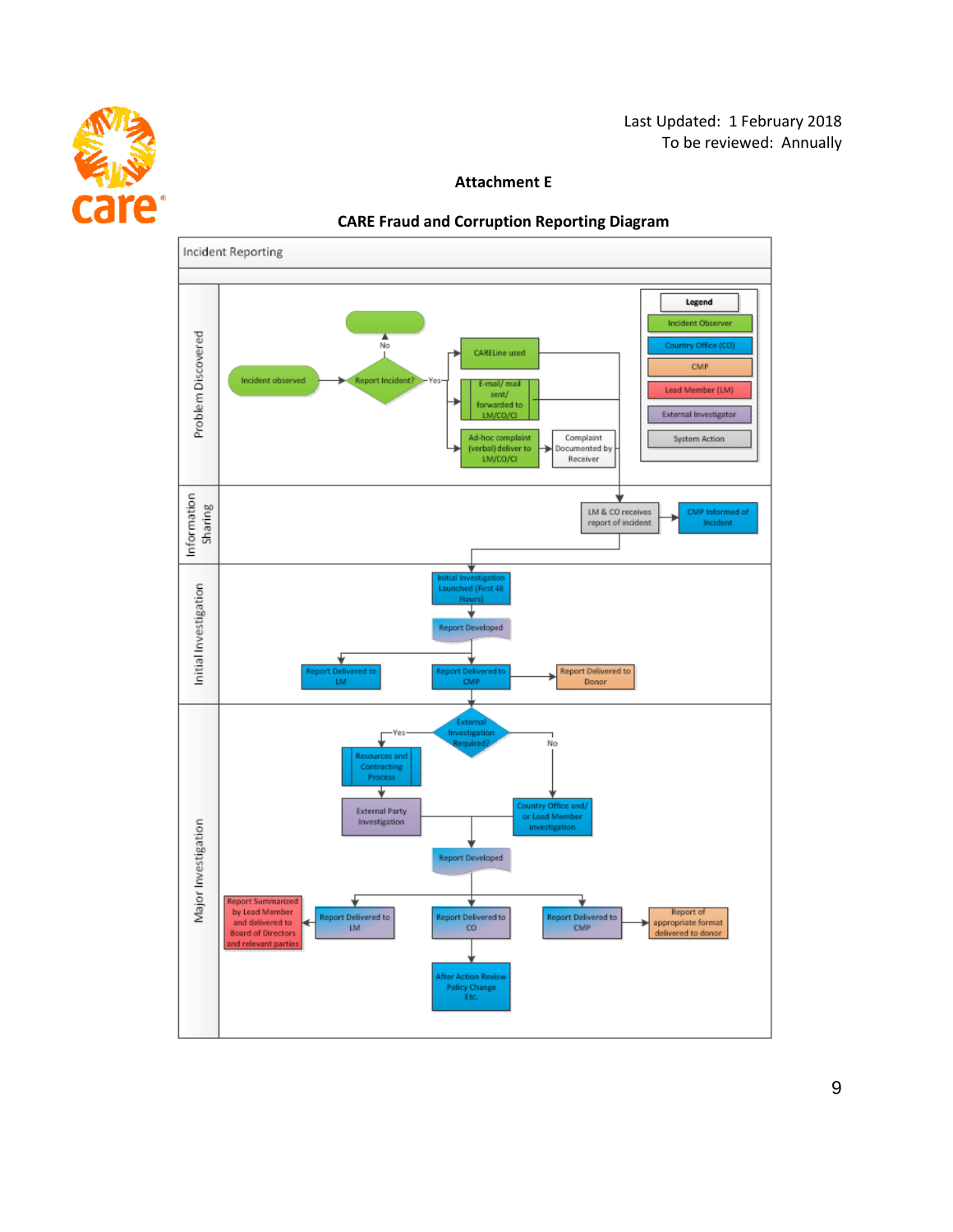

## **Attachment F**

# **CARE International Anti-Fraud and Corruption RACI Guidance**

#### **Definitions:**

| Responsible                        | The role or person or entity that is 'Responsible' to perform the work. In other words<br>the 'doer' of the task or activity. The 'Responsible' need not be accountable for that<br>task, even though in some cases the same person can be 'Responsible' and<br>'Accountable'.                                                    |
|------------------------------------|-----------------------------------------------------------------------------------------------------------------------------------------------------------------------------------------------------------------------------------------------------------------------------------------------------------------------------------|
| <b>Accountable</b>                 | The entity who has the final authority and accountability to a given task. For any given<br>task, there is only one entity accountable.                                                                                                                                                                                           |
| <b>Consulted</b>                   | Entities/people/roles whom we consult and get advice from before and during<br>performance of the task.                                                                                                                                                                                                                           |
| <b>Informed</b>                    | Informed are the entities/people/roles who we inform after we complete the task.                                                                                                                                                                                                                                                  |
| <b>CIM</b>                         | Any member of CARE International as well as any of its country offices and all other<br>locations.                                                                                                                                                                                                                                |
| <b>CMP</b>                         | CARE Member Partner, CARE International Member who is holding and managing the<br>donor contract.                                                                                                                                                                                                                                 |
| <b>Entity</b>                      | A term representing an independent legal part of CARE.                                                                                                                                                                                                                                                                            |
| LM                                 | Lead Member, a CARE International Member responsible for overseeing and<br>managing a country office(s).                                                                                                                                                                                                                          |
| <b>Office</b>                      | The part of CARE which is initially notified of a suspicious activity.                                                                                                                                                                                                                                                            |
| <b>Limits of</b><br>responsibility | Each CARE entity is responsible only for offices that they directly manage/oversee (if<br>any). CMPs are responsible for the relationship, role and regulations related to the<br>specific donors that they have contracts with. No entity is expected to be responsible<br>for activities that are not in its domain of control. |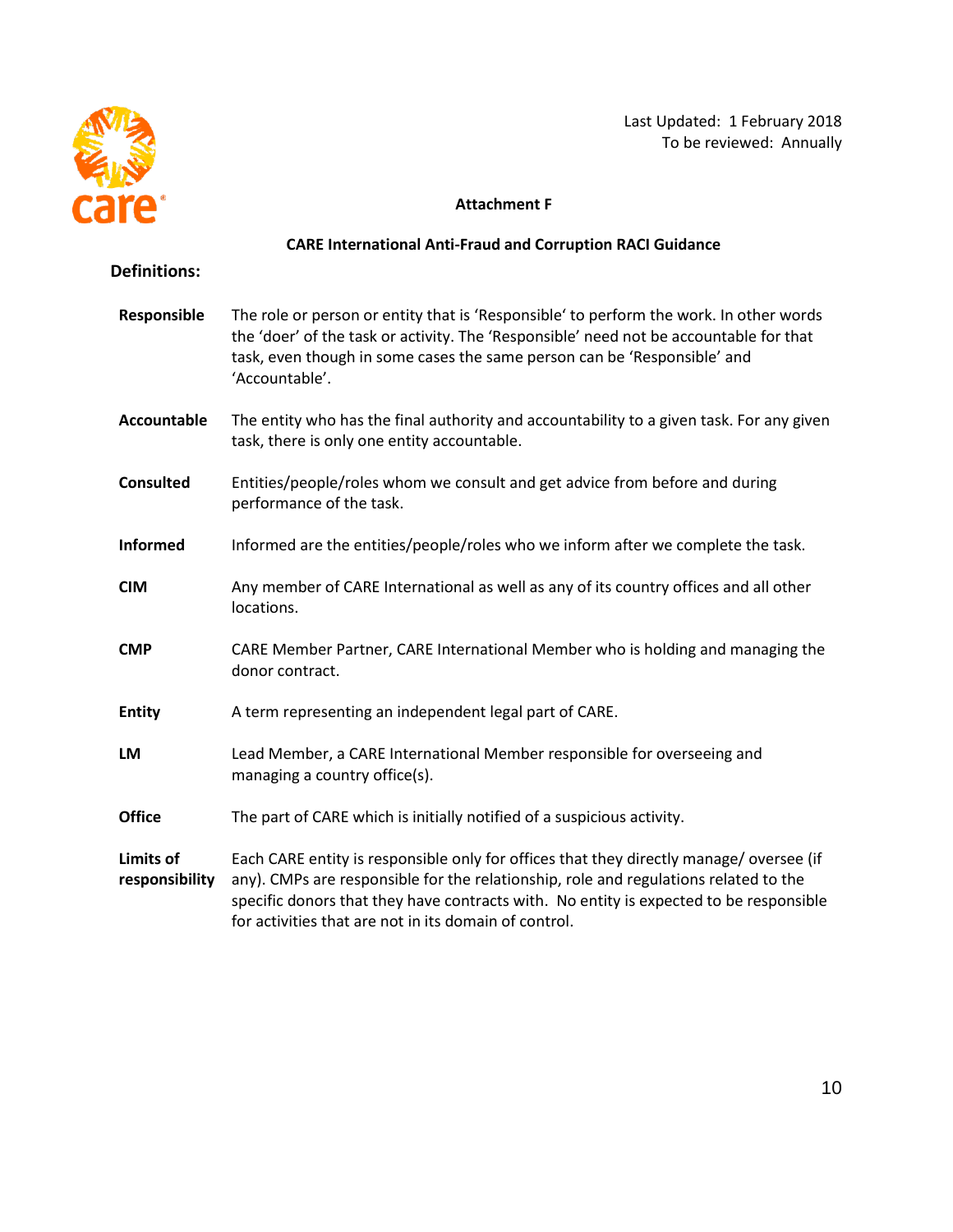| <b>Function</b>                   |    | <b>Activity</b>                                                              | Responsible        | Accountable | Consulted   | <b>Informed</b>    |
|-----------------------------------|----|------------------------------------------------------------------------------|--------------------|-------------|-------------|--------------------|
| 1)<br>Prevention and<br>awareness | а. | Orientation and training for new<br>staff, partners, refresher<br>trainings. | Office             | LM          | <b>CMPs</b> | <b>CMPs</b>        |
| (entity's own<br>offices and      | b. | Systems review, spot-checks,<br>internal audits.                             | Office, CMP,<br>LM | LM          | <b>CMPs</b> | LM, CMPs,<br>Donor |
| overseas offices                  |    | Internal controls in place                                                   | Office             | LM          | <b>CMPs</b> | <b>CMPs</b>        |
| that they<br>manage $)^3$         | d. | Donor regulations, policies and<br>reporting procedures,                     | <b>CMP</b>         | LM          | Donor       | Donor              |

| 2)<br>Violation alert<br>(tip-off, verbal | а. | CARELine report received and<br>shared to implicated entities.                      | Legal CUSA | <b>CUSA</b>             | <b>CMP</b> | Implicated<br>LM and/or<br><b>CMP</b> |
|-------------------------------------------|----|-------------------------------------------------------------------------------------|------------|-------------------------|------------|---------------------------------------|
| or written<br>report)                     | b. | Report through CI general email<br>received and shared with<br>implicated entities. | Legal USA  | <b>CUSA</b>             | <b>CMP</b> | Implicated<br>LM and/or<br><b>CMP</b> |
|                                           | c. | Report received by a Lead<br>Member and shared with<br>implicated entities.         | LM         | LM                      | <b>CMP</b> | Implicated<br><b>CMP</b>              |
|                                           | d. | Report directly to an office<br>received and shared with<br>implicated entities.    | Office     | LM or related<br>entity | <b>CMP</b> | Implicated<br><b>CMP</b>              |

| 3)<br>Initial<br>Investigation |    | a. Conduct initial investigation<br>constantly.                                                                | Office     | LM or<br>related entity | <b>CMP</b> | Implicated<br><b>CMP</b> |
|--------------------------------|----|----------------------------------------------------------------------------------------------------------------|------------|-------------------------|------------|--------------------------|
|                                | b. | Results are shared in<br>preliminary report along with<br>recommendation for further<br>/larger investigation. | Office     | LM or<br>related entity | <b>CMP</b> | Implicated<br><b>CMP</b> |
|                                | c. | Reporting back to complainant<br>if necessary.                                                                 | Office     | LM or related<br>entity | <b>CMP</b> | Implicated<br><b>CMP</b> |
|                                | d. | Initial donor report.                                                                                          | <b>CMP</b> | <b>CMP</b>              | <b>CMP</b> | Office, LM               |

| -4)<br>Reporting and  | Action / corrective action plan<br>developed and shared. | Office/LM | LM or<br>related entity | <b>CMP</b> | Implicated<br>LM |
|-----------------------|----------------------------------------------------------|-----------|-------------------------|------------|------------------|
| corrective<br>actions | Donor report.                                            | CMP       | CMP                     | <b>CMP</b> | Office, LM       |

<sup>3</sup> All CARE entities are expected to coordinate their efforts in order to ensure maximum efficiency

l